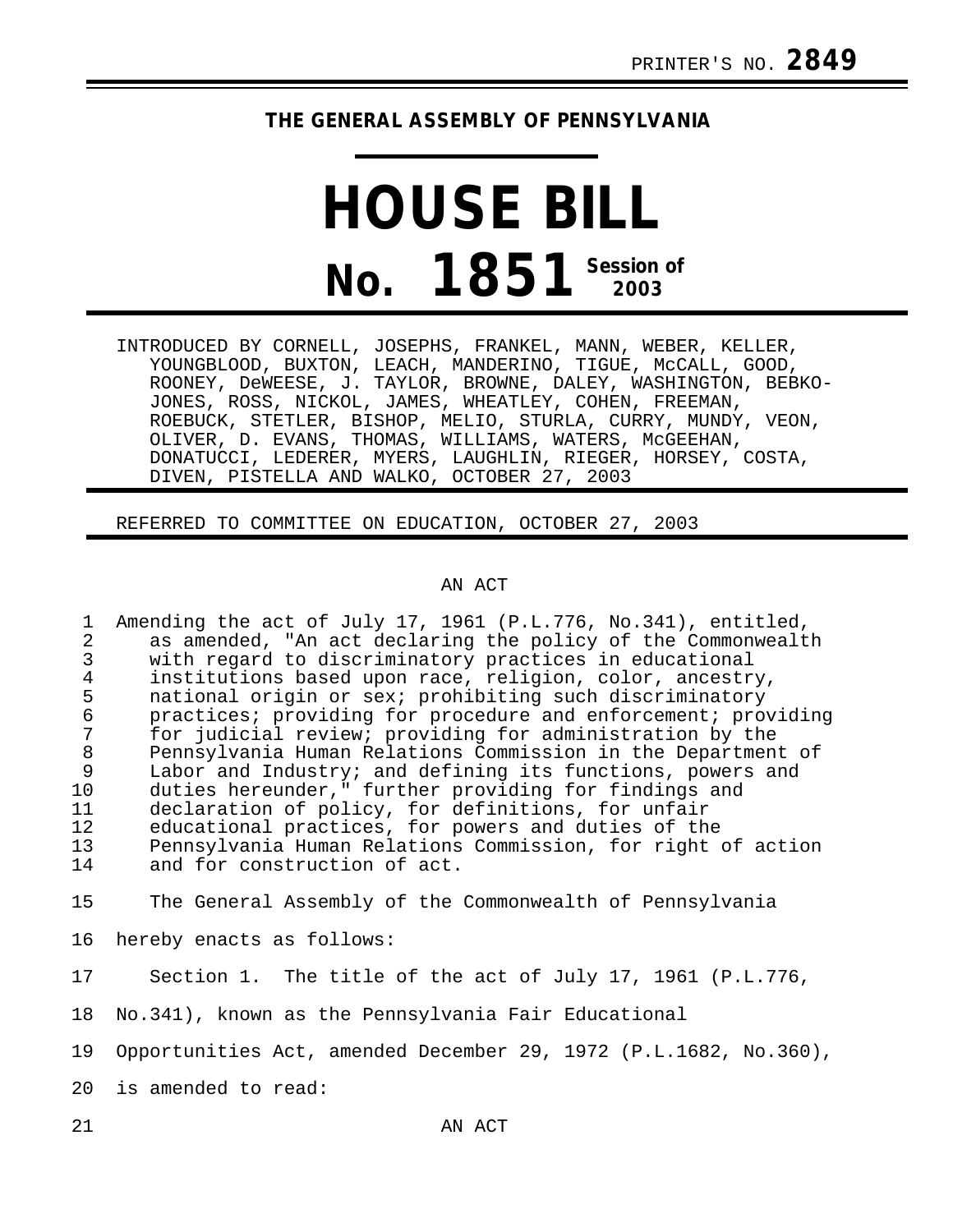1 Declaring the policy of the Commonwealth with regard to 2 discriminatory practices in educational institutions based 3 upon race, religion, color, ancestry, national origin, sexual 4 orientation, gender identity or expression, or sex; 5 prohibiting such discriminatory practices; providing for 6 procedure and enforcement; providing for judicial review; 7 providing for administration by the Pennsylvania Human 8 Relations Commission in the Department of Labor and Industry; 9 and defining its functions, powers and duties hereunder. 10 Section 2. Section 2 of the act, amended December 22, 1992 11 (P.L.1688, No.187), is amended to read:

12 Section 2. Findings and Declaration of Policy.--(a) It is 13 hereby declared to be the policy of this Commonwealth that all 14 persons shall have equal opportunities for education regardless 15 of their race, religion, color, ancestry, national origin, 16 sexual orientation, gender identity or expression, sex, handicap 17 or disability.

18 (b) Equality of educational opportunities requires that 19 students, otherwise qualified, be admitted to certain 20 educational institutions without regard to race, religion, 21 color, ancestry, national origin, sexual orientation, gender 22 identity or expression, sex, handicap or disability.

23 (c) It is recognized that there is a fundamental American 24 right for members of various religious faiths to establish and 25 maintain educational institutions exclusively or primarily for 26 students of their own religious faith. In such institutions 27 students, otherwise qualified, should have equal opportunity to 28 attend therein without discrimination because of race, ancestry, 29 national origin, sexual orientation, gender identity or 30 expression, handicap or disability or, except as provided in 20030H1851B2849 - 2 -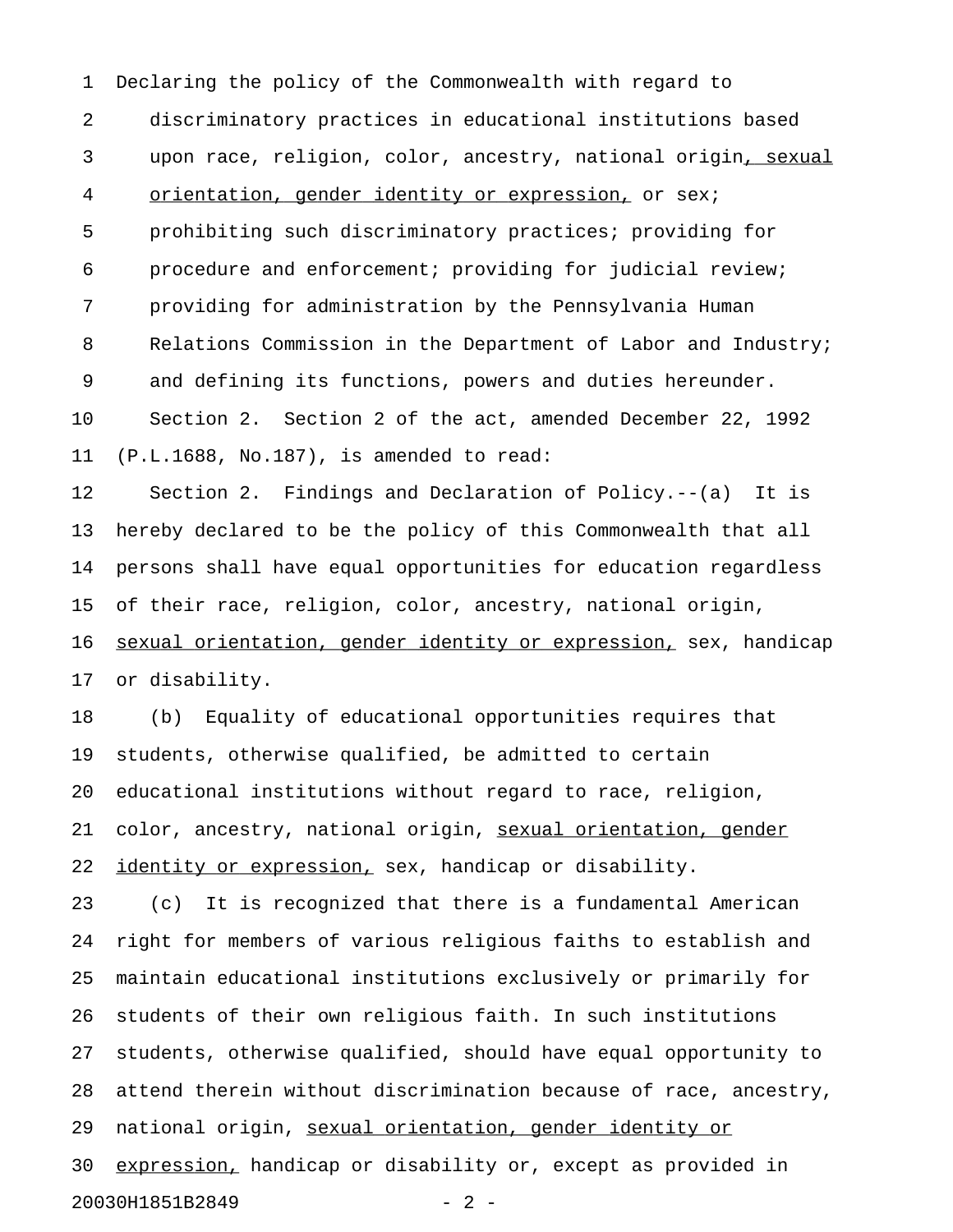1 section 9, sex.

2 (d) This act shall be deemed an exercise of the police power 3 of the Commonwealth for the protection of the public welfare, 4 prosperity, health and peace of the people of the Commonwealth 5 of Pennsylvania. 6 Section 3. Section 3 of the act is amended by adding clauses

7 to read:

8 Section 3. Definitions.--As used in this act--

9 \* \* \*

10 (9) "Sexual orientation" means actual or perceived

11 heterosexuality, homosexuality or bisexuality.

12 (10) "Gender identity or expression" means actual or

13 perceived gender identity, appearance, behavior, expression or

14 physical characteristics whether or not associated with an

15 individual's assigned sex at birth.

16 Section 4. Sections 4(a) and (a.1), 6(4), 7.1 and 9(a) and 17 (c) of the act, amended or added December 22, 1992 (P.L.1688, 18 No.187), are amended to read:

19 Section 4. Unfair Educational Practices.--(a) Except as 20 provided in section 9, it shall be an unfair educational 21 practice for an educational institution--

22 (1) To exclude or limit, or otherwise discriminate, because 23 of race, religion, color, ancestry, national origin, sexual 24 orientation, gender identity or expression, sex, handicap or 25 disability, against any student or students seeking admission as 26 students to such institutions: Provided, That it shall not be 27 unfair educational practice for any educational institution to 28 use criteria other than race, religion, color, ancestry, 29 national origin, sexual orientation, gender identity or 30 expression, sex, handicap or disability in the admission of 20030H1851B2849 - 3 -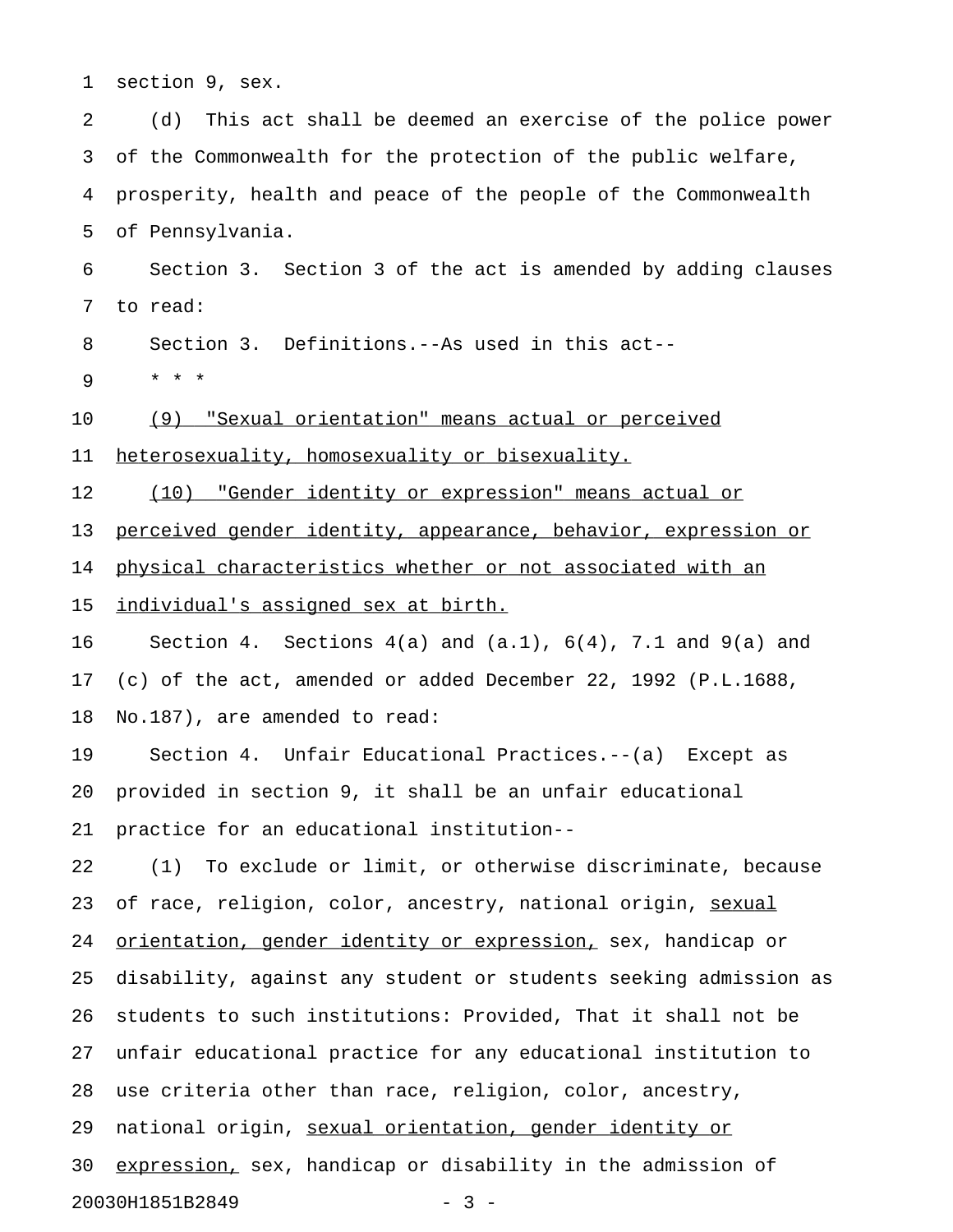1 students.

2 (2) To make any written or oral inquiry prior to admission 3 concerning or designed to elicit information as to the race, 4 religion, color, ancestry, national origin, sexual orientation, 5 gender identity or expression, sex, handicap or disability of a 6 student seeking admission to such institution.

7 (3) To expel, suspend, punish, deny facilities or otherwise 8 discriminate against any student because of race, religion, 9 color, ancestry, national origin, sexual orientation, gender 10 identity or expression, sex, handicap or disability.

11 (4) To penalize or discriminate against any individual 12 because he has initiated, testified, participated or assisted in 13 any proceedings under this act.

14 (5) To fail to preserve for a period of three years any 15 records, documents and data dealing with, or pertaining to, the 16 admission, rejection, expulsion or suspension of students, or to 17 refuse to make such records, documents and data available at all 18 times for the inspection of the commission.

19 (6) To construct, operate or otherwise make available 20 facilities and services which are not accessible.

21 (7) To exclude, limit or otherwise discriminate against any 22 student or applicant because of the handicap or disability of an 23 individual with whom the student or applicant is known to have a 24 relationship or association.

25 (8) To deny an individual with a handicap or disability 26 equal opportunities for education because of uninsurability or 27 increased cost of insurance.

28 (a.1) Except as provided in section 9, it shall be an unfair 29 educational practice for a religious educational institution-- 30 (1) To exclude or limit, or otherwise discriminate, because 20030H1851B2849 - 4 -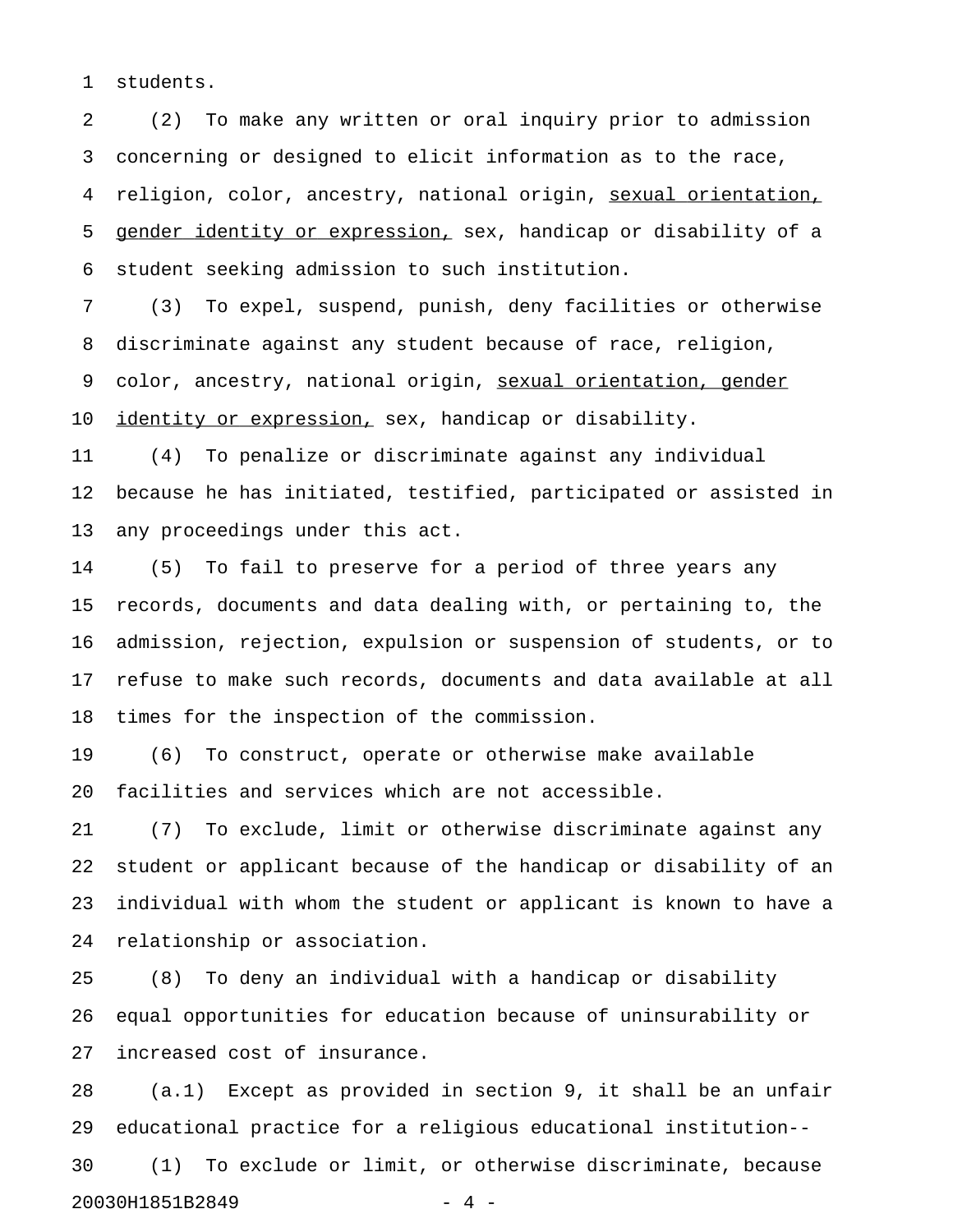1 of race, color, ancestry, national origin, sexual orientation, 2 gender identity or expression, sex, handicap or disability, 3 against any student or students seeking admission as students to 4 such institutions: Provided, That it shall not be unfair 5 educational practice for any religious educational institution 6 to use criteria other than race, color, ancestry, national 7 origin, sexual orientation, gender identity or expression, sex, 8 handicap or disability in the admission of students.

9 (2) To make any written or oral inquiry prior to admission 10 concerning or designed to elicit information as to the race, 11 color, ancestry, national origin, sexual orientation, gender 12 identity or expression, sex, handicap or disability of a student 13 seeking admission to such institution.

14 (3) To expel, suspend, punish, deny facilities or otherwise 15 discriminate against any student because of race, color, 16 ancestry, national origin, sexual orientation, gender identity 17 or expression, sex, handicap or disability.

18 (4) To penalize or discriminate against any individual 19 because such person has initiated, testified, participated or 20 assisted in any proceedings under this act.

21 (5) To construct, operate or otherwise make available 22 facilities and services which are not accessible.

23 (6) To exclude, limit or otherwise discriminate against any 24 student or applicant because of the handicap or disability of an 25 individual with whom the student or applicant is known to have a 26 relationship or association.

27 (7) To deny an individual with a handicap or disability 28 equal opportunities for education because of uninsurability or 29 increased cost of insurance.

30 \* \* \*

20030H1851B2849 - 5 -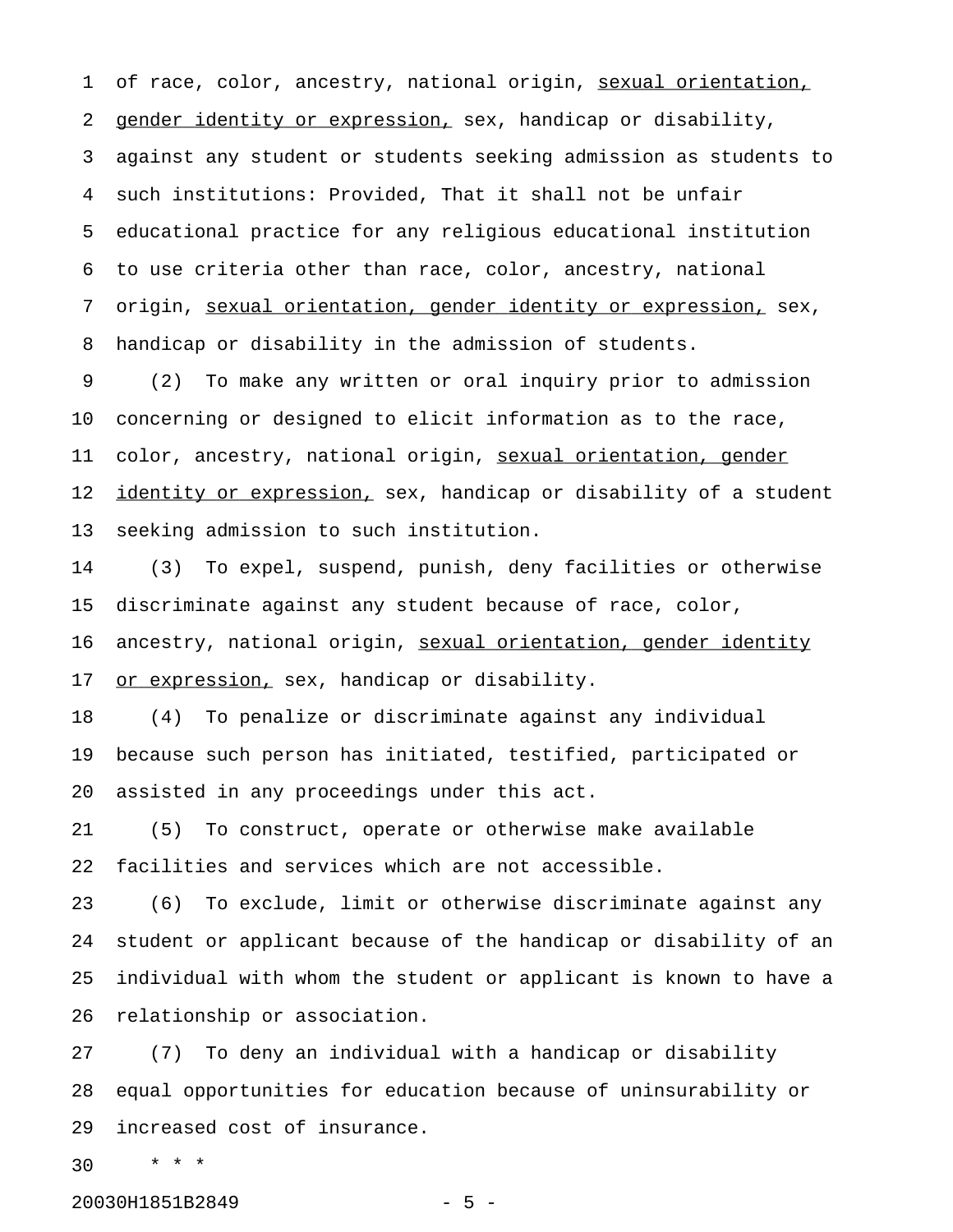1 Section 6. Powers and Duties of the Commission.--Without in 2 anywise detracting from, or in derogation or diminution of the 3 duties of the commission as set forth in the act of October 27, 4 1955 (P.L.744), known as the "Pennsylvania Human Relations Act," 5 said commission is hereby vested with the following powers and 6 duties--

7 \* \* \*

8 (4) To formulate, recommend and carry out a comprehensive 9 program designed to eliminate and prevent prejudice and 10 discrimination in educational institutions, based upon race, 11 religion, color, ancestry, national origin, sexual orientation, 12 gender identity or expression, sex, handicap or disability 13 except religious discrimination in religious or denominational 14 institutions and except, as to sex, as provided in section 9. 15 \* \* \*

16 Section 7.1. Right of Action.--(a) In cases involving a 17 claim of discrimination, if a complainant invokes the procedures 18 set forth in this act, that individual's right of action in the 19 courts of the Commonwealth shall not be foreclosed. If, within 20 one year after the filing of a complaint with the commission, 21 the commission dismisses the complaint or has not entered into a 22 conciliation agreement to which the complainant is a party, the 23 commission must so notify the complainant. On receipt of such a 24 notice, the complainant shall be able to bring an action in the 25 courts of common pleas of the Commonwealth based on the right to 26 freedom from discrimination granted by this act.

27 (b) An action under this section shall be filed within two 28 years after the date of notice from the commission closing the 29 complaint. Any complaint so filed shall be served on the 30 commission at the time the complaint is filed in court. The 20030H1851B2849 - 6 -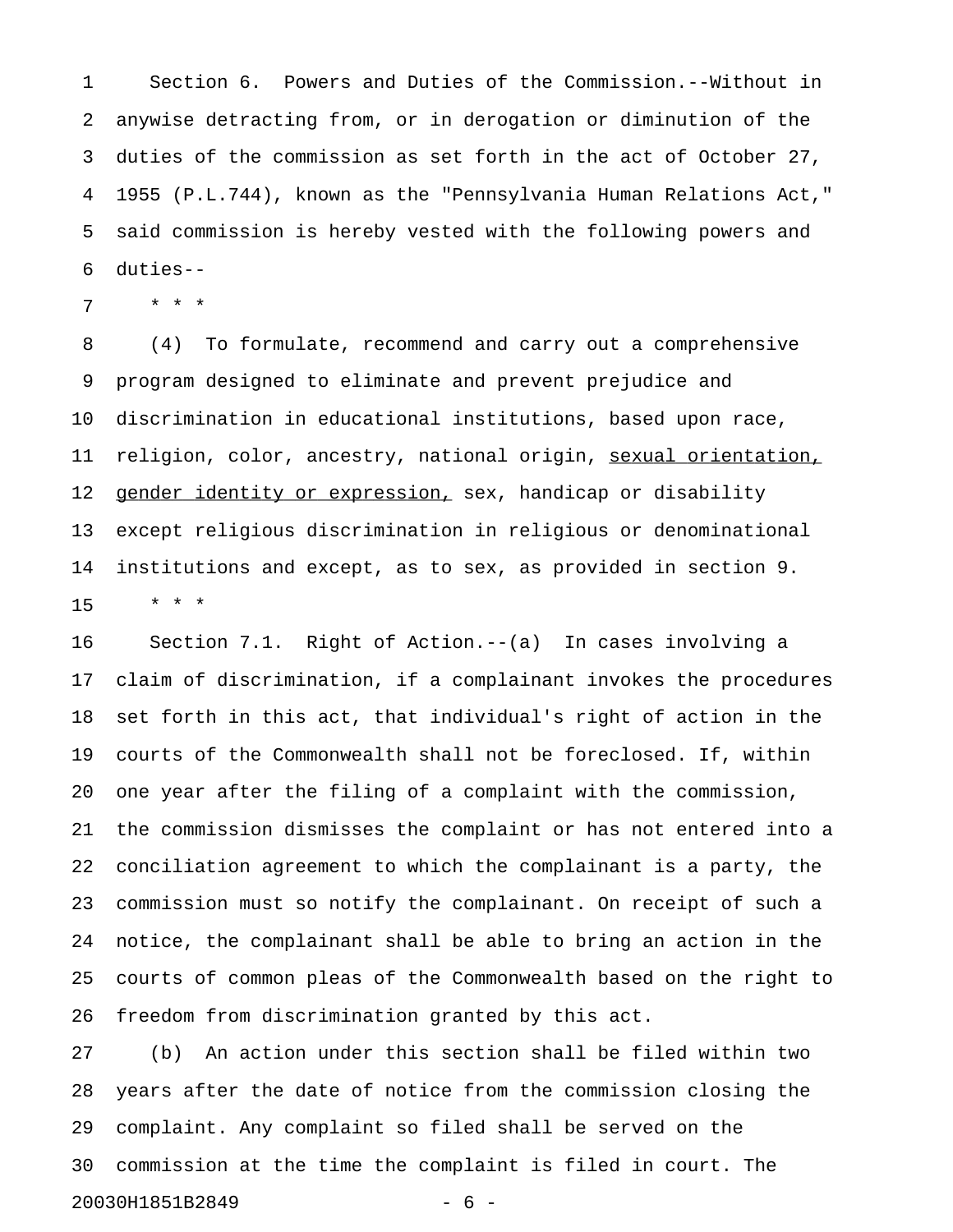1 commission shall notify the complainant of this requirement.

2 (c) If the court finds that the respondent has engaged in or 3 is engaging in an unlawful discriminatory practice charged in 4 the complaint, the court shall enjoin the respondent from 5 engaging in such unlawful discriminatory practice and order 6 affirmative action which may include, but not be limited to, 7 reinstatement, admitting students, reimbursement of tuition or 8 fees, or any other legal or equitable relief, including damages 9 caused by humiliation and embarrassment and punitive damages, as 10 the court deems appropriate.

11 (d) The court shall serve upon the commission any final 12 order issued in any action brought under this section.

13 (e) If, after a trial held pursuant to subsection (a), the 14 court of common pleas finds that a defendant engaged in or is 15 engaging in any unlawful discriminatory practice as defined in 16 this act, the court [may] shall award attorney fees and costs to 17 the prevailing plaintiff.

18 (f) If, after a trial held pursuant to subsection (a), the 19 court of common pleas finds that a defendant has not engaged in 20 or is not engaging in any unlawful discriminatory practice as 21 defined in this act, the court may award attorney fees and costs 22 to the prevailing defendant if the defendant proves that the 23 complaint was brought in bad faith.

24 (g) The time limits for filing any complaint or other 25 pleading under this act shall be subject to waiver, estoppel and 26 equitable tolling.

27 (h) Nothing in this act shall be construed as superseding 28 any provision of the act of October 15, 1980 (P.L.950, No.164), 29 known as the "Commonwealth Attorneys Act." All court actions 30 commenced by or against the commission shall be subject to the 20030H1851B2849 - 7 -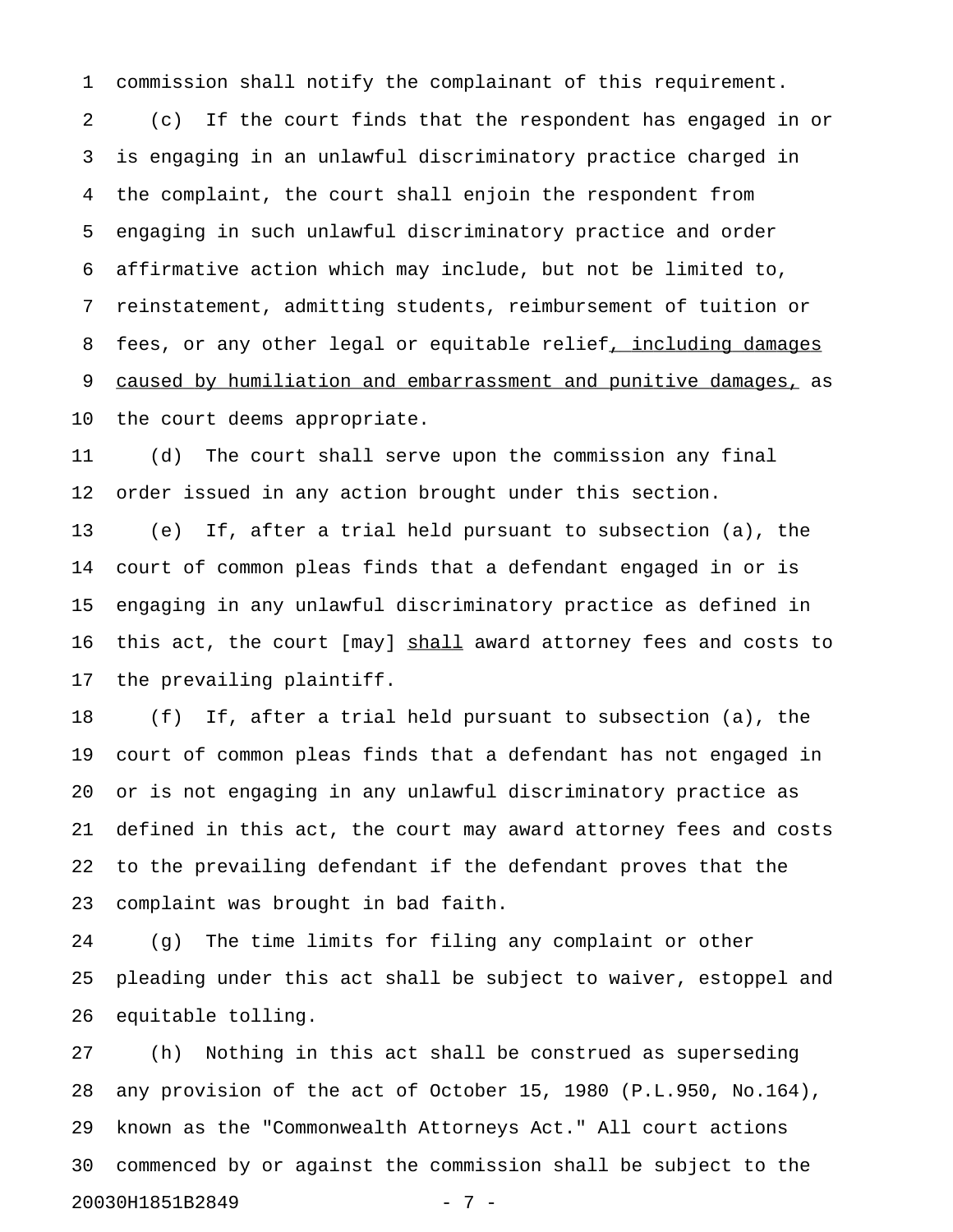1 provisions of that act.

2 (i) In any action under this section, a complainant may 3 demand a trial by jury.

4 Section 9. Construction.--(a) The provisions of this act 5 shall be construed liberally for the accomplishment of the 6 purposes thereof and any law inconsistent with any provisions 7 hereof shall not apply. Nothing contained in this act shall be 8 deemed to repeal any of the provisions of any law of this 9 Commonwealth relating to discrimination because of race, 10 religion, color, ancestry, national origin, sexual orientation, 11 gender identity or expression, sex, handicap or disability. This 12 act shall not be construed to prohibit any educational 13 institution which is neither State-owned nor State-related, nor 14 State-aided, from drawing its enrollment entirely from members 15 of one sex or from the sexes in any proportion, nor shall 16 anything herein contained prevent any educational institution 17 which is State-owned, State-related or State-aided from 18 requiring each applicant for admission to state in the 19 application for admission such applicant's sex to supplement and 20 implement the institution's facts for planning purposes but only 21 for such planning purposes and not for any discriminatory 22 purposes. For the purpose of this section the term "State-owned" 23 institution means the institutions comprising the State System 24 of Higher Education; the term "State-related" institutions means 25 the University of Pittsburgh, Temple University, Lincoln 26 University and the Pennsylvania State University; the term 27 "State-aided" institution means the Delaware Valley College of 28 Science and Agriculture, Drexel University, Hahnemann 29 University, Thomas Jefferson University, the Medical College of 30 Pennsylvania, University of Pennsylvania, Pennsylvania College 20030H1851B2849 - 8 -